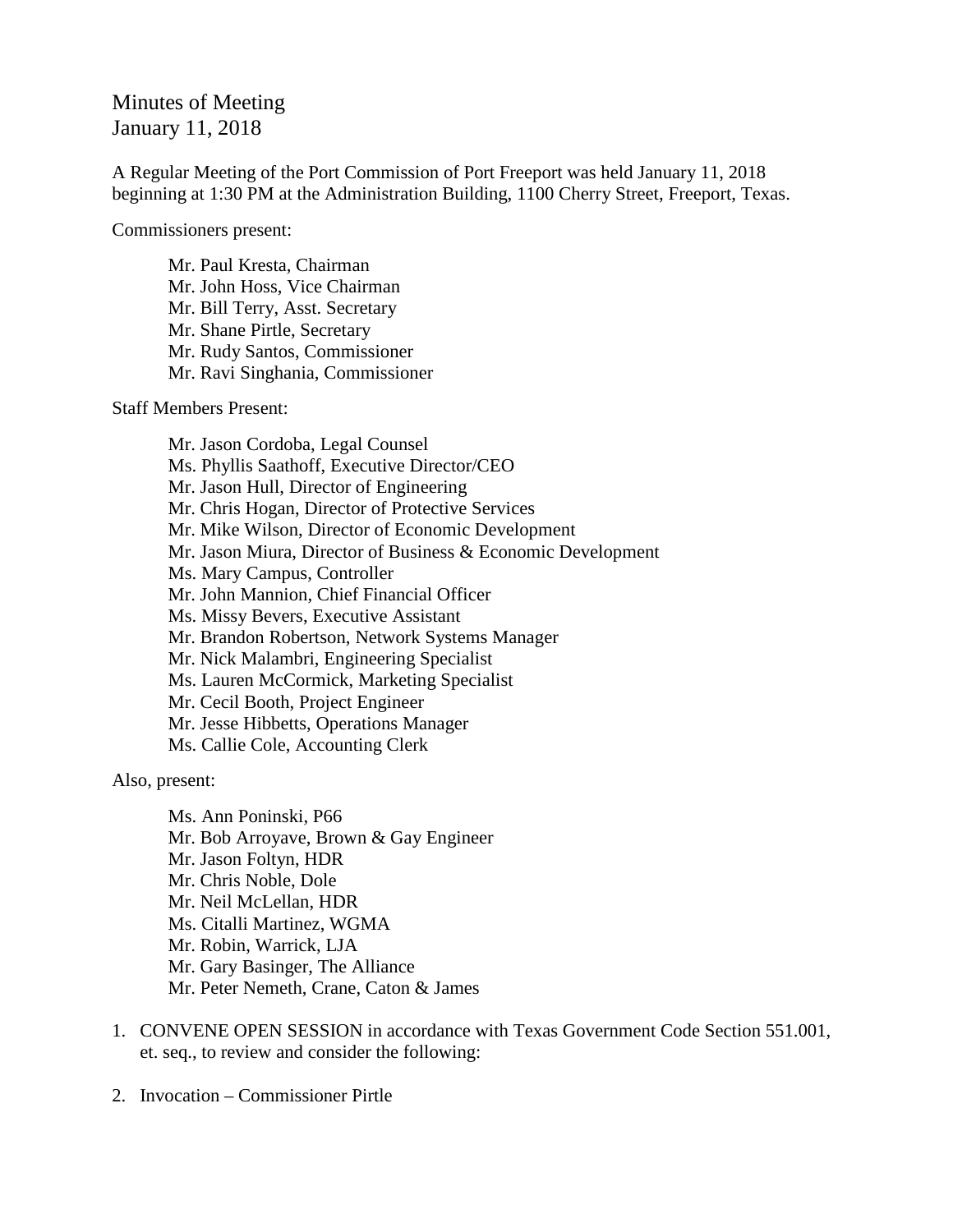- 3. Pledge of Allegiance: U.S. Flag & Texas Flag
- 4. Roll Call. Commissioner Kresta noted that all Commissioners were present.
- 5. Safety Briefing Chris Hogan.
- 6. Approval of minutes from the Regular Meeting held December 13, 2017.

A motion was made by Commissioner Pirtle to approve the minutes as presented. The motion was seconded by Commissioner Singhania with all Commissioners present voting in favor of the motion.

7. Receive report from Executive Director/CEO and/or Port staff on activities and matters related to administrative affairs. Port tenant updates, USCOE, rail issues, AAPA Committees, leases, contracts, upcoming Port and civic events and other related administrative affairs.

The Tenaris vessel Bright Ocean is currently in Port discharging 25,000 tons of steel bar from the Tenaris facility and will be in Port approximately 6 days. Ms. Saathoff shared pictures from the operation. Mr. Hull gave a brief update on the Parcel 14 rail project stating steel cross ties were delivered around Christmas however due to inclement weather work has been delayed. The next USCOE quarterly executive meeting is February 19 in Galveston. A ceremony for the promotion of Colonel Owen will take place January 25 in Dallas. Mr. Hull will be attending. The Galveston District signed a sampling plan before Christmas to obtain necessary soil for testing around the Dow Thumb associated with the stability feature to be put in place. The land-based rig will sample January 15-19 while the barge will begin samples in the water January 29-February 2. It will take approximately 30 days or less to receive the results. HDR is currently working on a 408 application which is on schedule to be submitted by April. The GRR report is still under internal review. Schedule indicates legal review will take place mid-February with signature by Colonel Zetterstrom first week of April and Headquarters' final approval in May. Mr. Hull is working to get a schedule together and strategy to move forward with the preliminary engineering design for Reach 1 of the channel. Ms. Saathoff reported that Senator Cornyn and Senator Weber both provided letters to Secretary Chao at the Department of Transportation regarding the Port's INFRA Grant request. Topics of discussion in Washington include the Water Resources Development Act Bill 2018 and the Administration's infrastructure package. The Senate Environment & Public Works Committee had a hearing January 10 to discuss America's water infrastructure needs. The House Committee on Transportation & Infrastructure Subcommittee on Water Resources and Environment will hold a hearing to discuss challenges facing the USACE as well as 408 applications, acquisition and procurement issues, real estate issues and alternative financing. Dates for this hearing are forthcoming. Further subcommittee hearings on Corps projects and authorizations for WRDA 2018 are expected to take place in February, and a hearing to address navigation and flood control challenges is expected in March. Ms. Saathoff has a request on the agenda to approve travel for the first quarter of the year to attend these hearings or other meetings as needed. The AAPA Spring Conference is March 20-22 in Washington, DC. The Port Authority Advisory Committee met last week and discussed RIDER 45 grant funds as well as the production of the port mission and capital plan document that must be prepared for the legislature. The Senate Transportation Committee will have a hearing to discuss funding opportunities for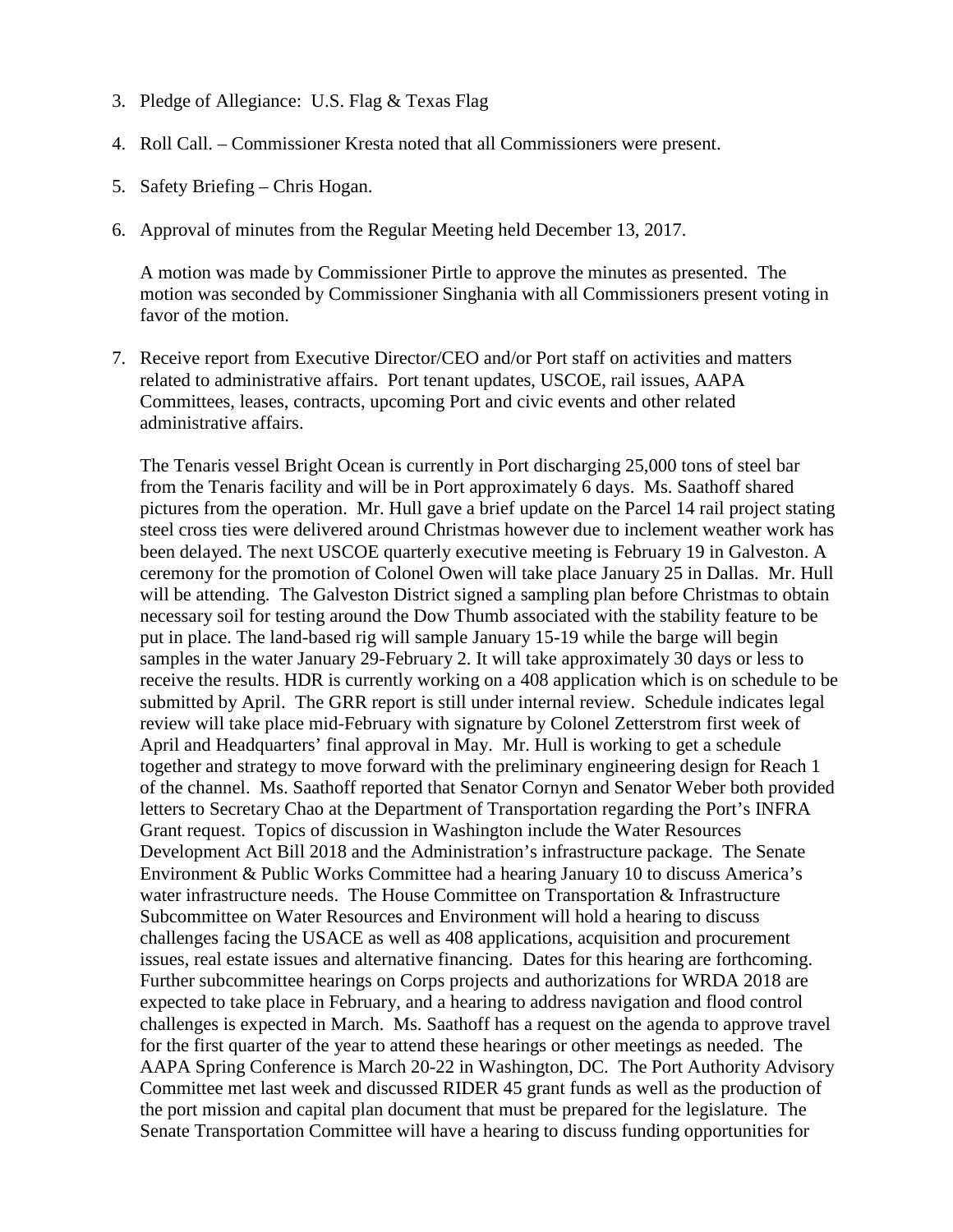Texas ports on February 22 in Austin. The Texas Ports Association met last week to discuss common issues with USCOE including real estate and dredge material placement area management. Developing legislative priorities and legislation to be drafted for next session was also discussed. WGMA and MARAD are hosting the Strong Ports Workshop January 17. Both Ms. Saathoff and Mr. Wilson are scheduled to speak. The Rail District is holding a workshop January 13 in Pearland and the next regular meeting is January 19 in Richmond. Ms. Saathoff received word that Restore Act funds have been released. Additional information has not been provided but she will follow-up. Ms. Saathoff will also be speaking at the Brazosport Chamber Young Professionals Group January 12. The next Southern Brazoria County Traffic Safety & Control Committee meeting will be January 25. Mr. Hull reported on the bridge issue on FM 523 stating the last official word he received from the area engineer was they would be entering into an emergency contract to bolster or support existing bridge which will begin in January and be completed in March of 2018. Once those augmentations are made the bridge division from Austin will make an assessment and determine what the new load rating will be.

8. Receive report from Commissioners on matters related to meetings and conferences attended, Port presentations and other related Port Commission matters.

Commissioner Hoss reported attending the Lone Star Harbor Safety Committee held earlier today. Commissioner Singhania reported attending the API Luncheon held January 9.

9. Public Comment.

There were no public comments.

10. Approval of a Purchase Contract in the amount of \$63,000 for property located at 503 E. Broad Street.

Mr. Mannion stated the contract before the Board is an East End property the Port has been working on for two years. Negotiations involved seven different parties but agreement has been reached and it is staff's recommendation that the Board approve this purchase contract and fees associated with closing for a total amount \$64,187.38.

A motion was made by Commissioner Hoss to approve the contract as presented. The motion was seconded by Commissioner Singhania with all Commissioners present voting in favor of the motion.

11. Adoption of an Amended Resolution authorizing execution of a Tax Abatement Agreement between Port Freeport and Shintech, Inc. (dba K-Bin), with terms modified since Commission approval on November 30, 2017.

This item was tabled.

12. Adoption of a Resolution authorizing execution of an Assignment of a Tax Abatement Agreement between Port Freeport and Dow Chemical Company to MEGlobal Americas, Inc.

This item was tabled.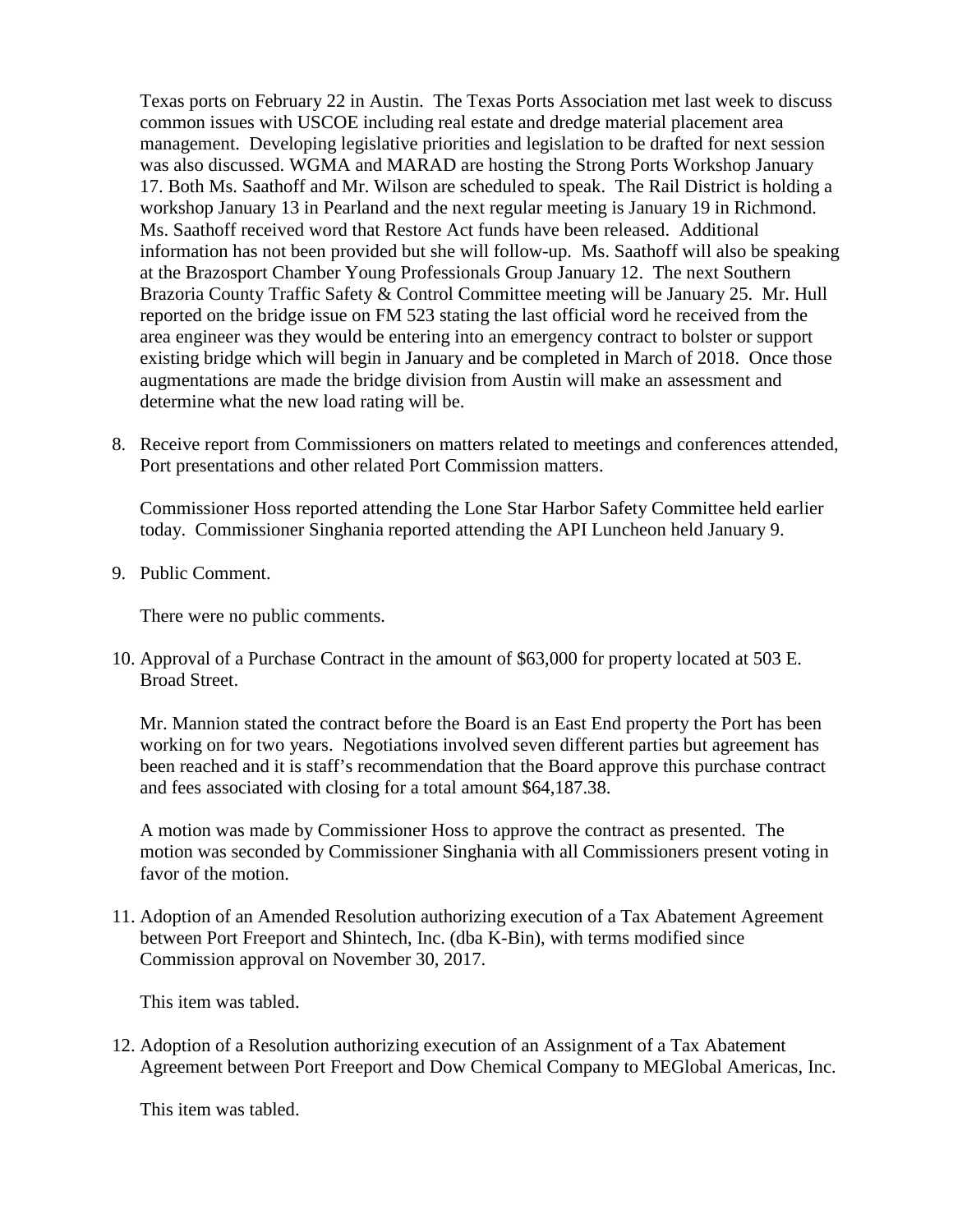13. Approval of a contract with Cherry Demolition, Inc. which submitted the best proposal for the East End Properties 2017 Phase II Project, for an amount of not to exceed \$279,000.00.

As explained at the previous meeting, bids for this project were opened December 7 with the lowest bidder withdrawing their bid. Mr. Hull stated the second-best bid was Cherry Demolition who has successfully completed several projects for the Port in the past. It is staff's recommendation the Board approve this contract in the amount of \$279,000.00.

A motion was made by Commissioner Pirtle to approve the contract as presented. The motion was seconded by Commissioner Hoss with all Commissioners present voting in favor of the motion.

14. Approval of Amendment No. 1 to the Lease Agreement between Port Freeport and the United States of America for Customs and Border Protection office space (Lease No. HSBP-7116-L-DA0656).

Mr. Hull stated the Port Commission approved the original lease July 13, 2017 which contained the following verbiage, *"The commencement date of this lease estimated to be November 1, 2017 along any applicable termination and renewal rights shall be more specifically set forth in a lease amendment upon substantial completion and acceptance of the space by the Government".* Mr. Hull indicated we now have substantial completion of the space and are asking the Board to approve the lease amendment.

A motion was made by Commissioner Singhania to approve the amendment. The motion was seconded by Commissioner Pirtle with all Commissioners present voting in favor of the motion.

15. Approval of Executive Director/CEO & Commissioners travel for January, February and March 2018.

As mentioned in her report, Ms. Saathoff anticipates hearings and meetings will occur in Austin and Washington in the first quarter of the year; therefore, she is asking approval to travel as necessary to attend these events for port matters and to continue advocating for funding for our Port project and meet with USCOE as needed in working to get a WRDA bill passed. Additionally, the Port Authority Advisory Committee will meet in Austin March 1 and the AAPA Spring Conference is March 20-22 in Washington. An overseas sales trip to Europe will also potentially take place in the first quarter.

A motion was made by Commissioner Hoss to approve the travel with the addition of a Commissioner (if needed) for the Austin trip. The motion was seconded by Commissioner Pirtle with all Commissioners present voting in favor of the motion.

16. Discussion regarding the dates for the CAP Meetings to be held in the first and second quarters of the year.

Mr. Miura stated that as previously discussed the CAP meetings will be held the Tuesday before the first Commission meeting of the month. Therefore, the first two meetings will be held February 6 and April 10. The venue for the February 6 meeting will be ABC and CP Chem will present.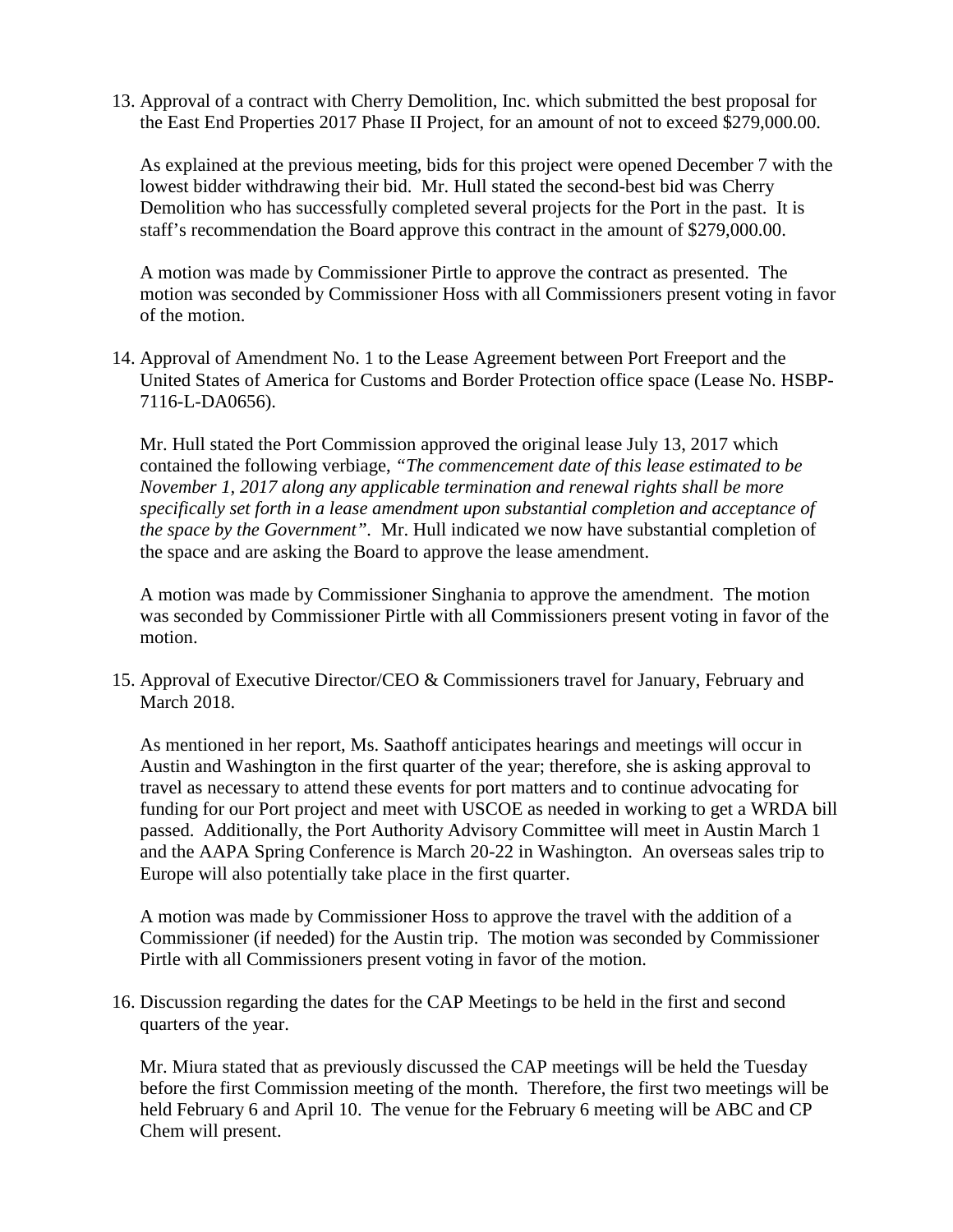- 17. EXECUTIVE SESSION in accordance with Subchapter D of the Open Meetings Act, Texas Government Code Section 551.001, et. seq., to review and consider the following:
	- A. Under authority of Section 551.071 (Consultation with Attorney) and Section 551.072 (Deliberations Concerning Real Property) for discussion regarding:
		- 1. Consultation with attorney regarding proposed Ground Lease and Development Agreement, covering approximately 1.171 acres of land out of Port Freeport Parcels 4,5,19 and 38, for a term of 49 years and 11 months.
		- 2. Consultation with attorney regarding proposed Development Agreement for development of the Cut-In-Berth Project, which would include without limitation, creation of a new slip over all or a portion of Port Freeport Parcels 27,34,35 and 35A.
		- 3. Consultation with attorney and discussion concerning bid received from FLNG Liquefaction 4, LLC in response to Request for Bids for Pipeline Right-of-Way and Easement published in The Facts newspaper on December 18, 2017 and December 25, 2017.
	- B. Under authority of Section 551.072 (deliberation of real property matters) for discussion regarding:
		- 1. The potential exchange, lease, or value of real property located at Port Freeport, including but not limited to Parcels 7, 8, 10, 26, and 37.
		- 2. Discussion regarding the potential exchange, lease or value of real property located in Freeport, Texas, including but not limited to the area known as the East End of Freeport and bordered by the following streets: FM 1495; East 2<sup>nd</sup> Street; Terminal Street and East 8<sup>th</sup> Street in Freeport, Texas.
		- 3. The potential purchase, exchange, lease or value of real property located at Port Freeport, including but not limited to the real property located at and contiguous to Berths 1, 2, 5 and 7.
		- 4. The potential exchange, lease, or value of real property located at Port Freeport, including but not limited to Parcels 4, 5, 6, 9, 14, 19, 27, 31, 34, and 38.
	- C. Under authority of Section 551.074 (deliberation of personnel matters) for discussion regarding:
		- 1. Deliberation regarding the appointment, employment, evaluation, reassignment, duties of a public officer or employee: Executive Director/CEO and Manager of Public Affairs.
- 18. RECONVENE OPEN SESSION to review and consider the following:
- 19. Approval of bid for Pipeline Right-of-Way and Easement submitted by FLNG Liquefaction 4, LLC, and possible adoption of Resolution approving same.

This item was tabled.